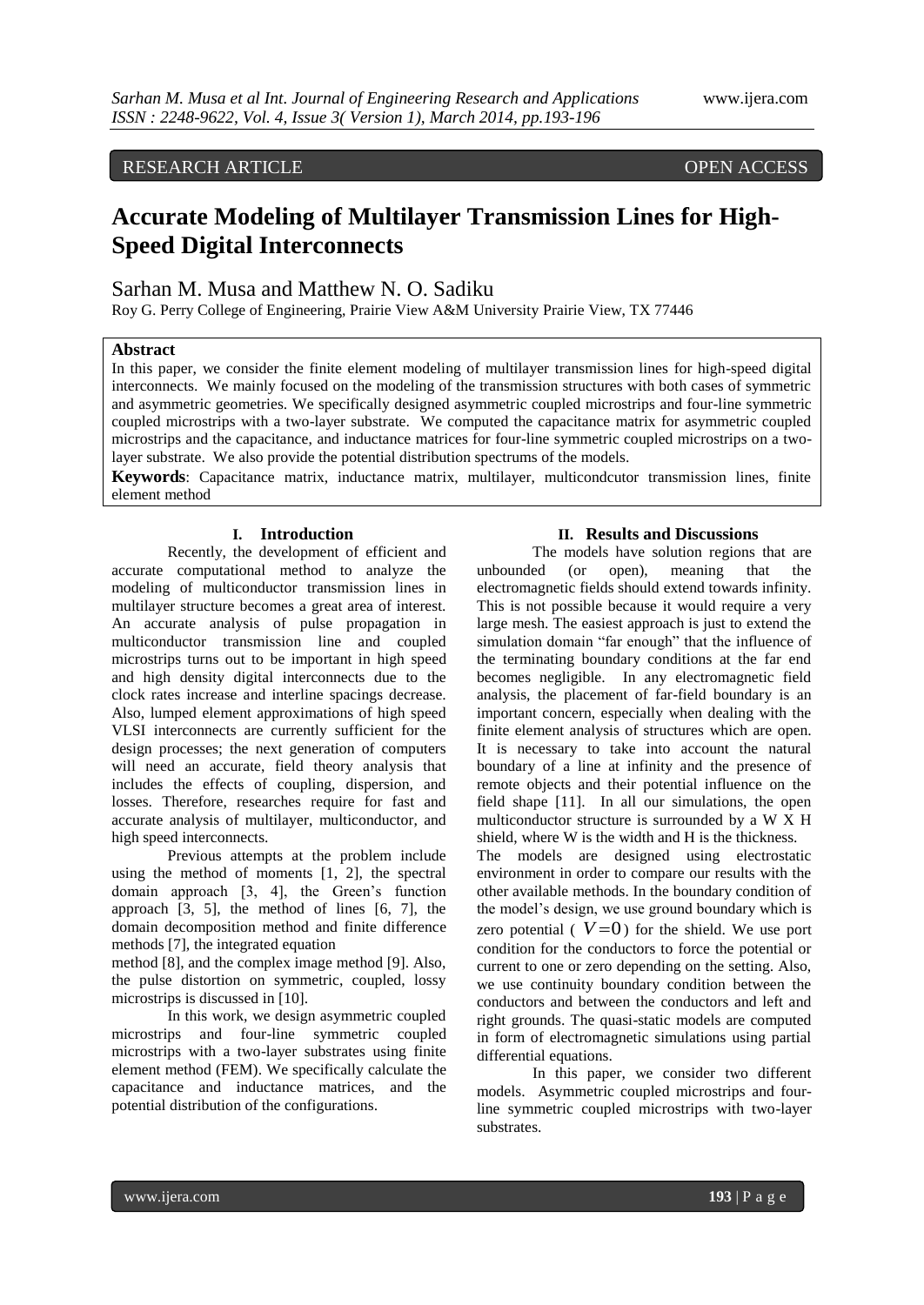#### **2.1 Modeling of Asymmetric Coupled Microstrips on a Two-Layer Substrate**

In Fig. 1, we show the cross-section of asymmetric coupled microstrips on a two-layer substrate with the following parameters:

 $w_1$  = width of strip 1= 0.6 mm

 $w_2$  = width of strip 2 = 1.2 mm

- $s =$  distance between the strip 1 and strip 2  $= 0.3$  mm
- $t =$  thickness of the strips = 0.01mm
- $h_1$  = height of the first layer from the ground

$$
= 0.335 \text{ mm}
$$

- $h_2$  = height of the strips from the first layer
	- $= 0.3$  mm



Figure 1. Cross-section of asymmetric coupled microstrips on a two-layer substrate.

For the modeling, the geometry was enclosed by a 10 X 3 mm shield. Figure 2 shows the finite element mesh which consists of 3273 elements with number of degrees of freedom solved for 36762 in a solution time 6.719 seconds. Figure 3 shows the 2D surface potential distribution of the transmission lines. Contour and streamline plots were presented in Figures 4 and 5 respectively.



**Figure 2.** Mesh of asymmetric coupled microstrips on a two-layer substrate.



**Figure 3.** 2D surface potential distribution of asymmetric coupled microstrips on a two-layer substrate.



**Figure 4.** Contour plot of asymmetric coupled microstrips on a two-layer substrate.



**Figure 5.** Streamline plot of asymmetric coupled microstrips on a two-layer substrate.

From our model, Figure 6 shows the potential distribution of the five-conductor transmission lines from  $(x,y) = (0,0)$  to  $(x,y) = (10,3)$ mm, using port 1 as input.



**Figure 6.** Potential distribution of asymmetric coupled microstrips on a two-layer substrate from  $(x,y) = (0,0)$  to  $(x,y) = (10,3)$  mm, using port 1 as input.

The following electrical parameters, capacitance per unit length matrix ( $\lceil C \rceil$  in pF/m) and inductance per unit length ( $\lfloor L \rfloor$  nH/m) are found as:

$$
[C] = \begin{bmatrix} 115.182 & -45.004 \\ -45.004 & 148.036 \end{bmatrix}
$$

The inductance and capacitance per unit length of multiconductor transmission lines are related as follows:

$$
[L] = \mu_o \varepsilon_o [C_o]^{-1},
$$
  
where. (1)

$$
[L]
$$
 = Inductance matrix.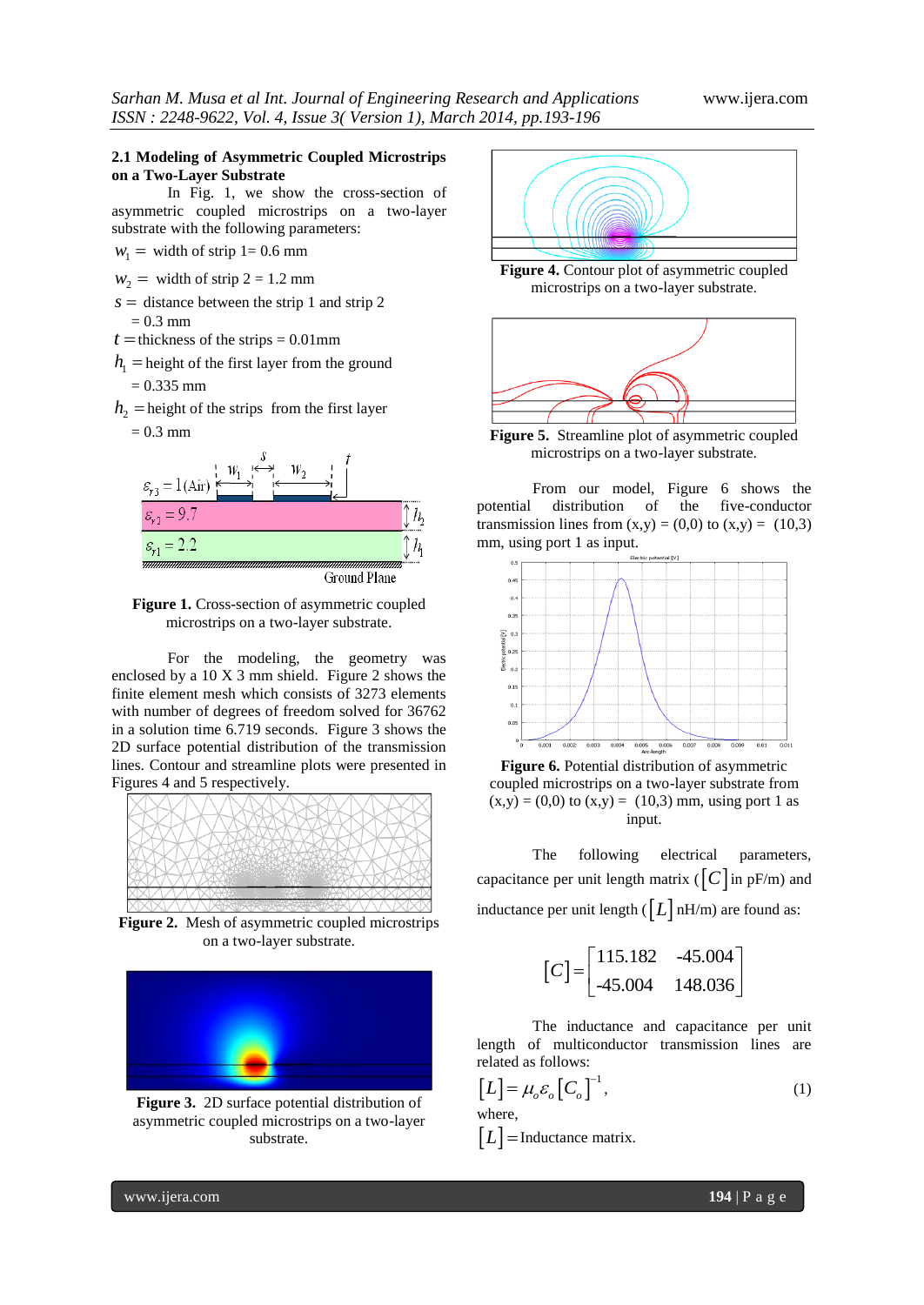$\left[C_o\right]^{-1}$  = the inverse matrix of the capacitance of the multiconductor transmission line when all dielectric constants are set equal to 1.

 $\mu_o$  = permeability of free space or vacuum.

 $\varepsilon_o$  = permittivity of free space or vacuum.

$$
[L] = \begin{bmatrix} 395.2 & 82.6 \\ 82.6 & 284.2 \end{bmatrix}
$$

## **2.2 Modeling of Four-Line Symmetric Coupled Microstrips with a Two-Layer Substrates**

In this section, we illustrate the modeling of the four-line symmetric coupled microstrips with two-layer substrates. We focus on the calculation of capacitance per unit length, the capacitance with homogenous dielectric layer, inductance. In Fig. 7, we show the cross-section of four-line symmetric coupled microstrips with two-layer substrates with the following parameters:

 $w = \text{width of strips} = 0.5 \text{ mm}$ 

 $s =$  distance between two strips = 0.5 mm

 $t =$  thickness of the strips =  $0.01$  mm

- $h_1$  = height of the first layer from the ground  $= 0.335$  mm
- $h_2$  = height of the strips from the first layer

 $= 0.3$  mm



**Figure 7.** Cross-section of four-line symmetric coupled microstrips with two-layer substrates.

For the modeling, the geometry was enclosed by a 30 X 3 mm shield. Figure 8 shows the finite element mesh which consists of 6650 elements with number of degrees of freedom solved for 27539 in a solution time 4.843 seconds. Figure 9 shows the 2D surface potential distribution of the transmission lines. Counter and streamline plots were presented in Figures 10 and 11 respectively.



**Figure 8.** Mesh of four-line symmetric coupled microstrips with two-layer substrates.



**Figure 9.** 2D surface potential distribution of fourline symmetric coupled microstrips with two-layer substrates.



**Figure 10.** Contour plot of four-line symmetric coupled microstrips with two-layer substrates.



**Figure 11.** Streamline plot of four-line symmetric coupled microstrips with two-layer substrates.

From our model, Figure 12 shows the potential distribution of the five-conductor transmission lines from  $(x,y) = (0,0)$  to  $(x,y) = (30,3)$ mm, using port 1 as input.



symmetric coupled microstrips with two-layer substrates from  $(x,y) = (0,0)$  to  $(x,y) = (30,3)$ mm, using port 1 as input.

The following electrical parameters (capacitance per unit length matrix  $\left( \begin{bmatrix} C \end{bmatrix}$  in pF/m), inductance per unit length  $([L]$  in nH/m), and

www.ijera.com **195** | P a g e